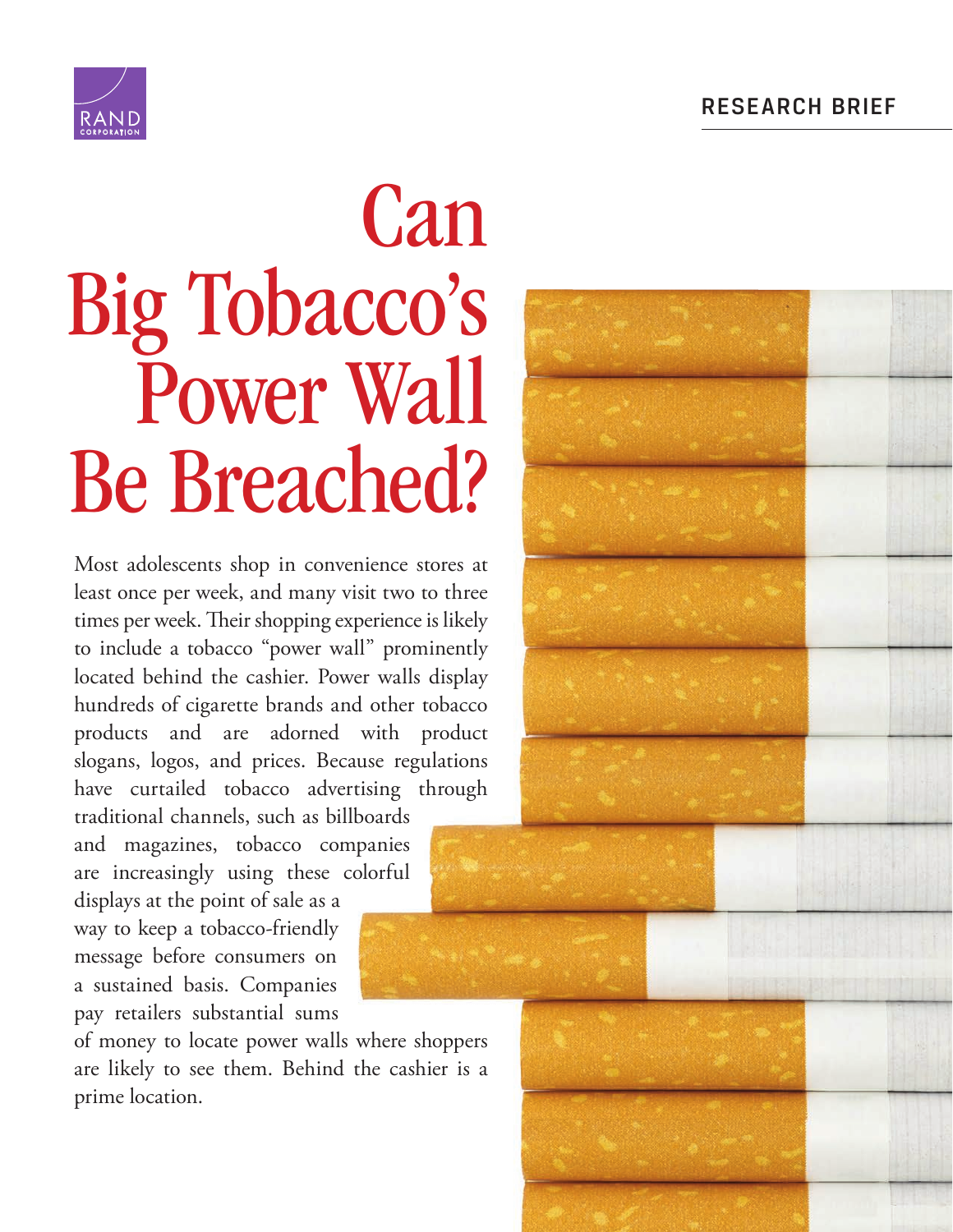

Public health experts warn that exposure to power walls can make adolescents more likely to smoke in the future, even if they aren't conscious of the exposure. Could increased regulation of the tobacco power wall help to buffer adolescents from its negative influence on their health and well-being? RAND has undertaken a major research initiative to answer this question using a oneof-a-kind research resource, the RAND StoreLab.

#### **Replicating a Convenience Store Environment**

The RAND StoreLab, located in a Pittsburgh office building, is a replica of a typical midsized convenience store. It stocks about 650 different products. The space includes shelving units and end-of-aisle displays, freezers, refrigerators, a coffee maker, and a pastry display. Just like most convenience stores, a large tobacco power wall sits behind the cashier counter. Only people who volunteer for research studies can shop in the store. RAND is using the StoreLab to answer a number of critically important questions about how to minimize the impact of the tobacco-rich retail environment on adolescent and adult tobacco use, including research on the tobacco power wall.

#### **Curbing the Power Wall's Influence**

In a recent study, the RAND StoreLab was used to evaluate whether moving the power wall from behind the cashier or hiding it from view would reduce adolescents' future susceptibility to smoking. About 80 adolescents were randomly assigned to shop in one of three "versions" of the StoreLab (241 adolescents in total participated in this study). The first version left the power wall in its usual position, behind the cashier. The second version moved the power wall to a side wall, still visible in the store but placed in an out-of-the-way location. The third version hid the power wall from view, with only a plain black-and-white sign indicating that tobacco products were sold at the store.

Before shopping in their assigned version of the StoreLab, adolescents completed a questionnaire asking about their convenience store shopping habits, their exposure to tobacco advertising in such stores, and their use of tobacco products. They were then given \$10 to spend in the store however they wanted.

When study participants finished shopping, they filled out a questionnaire that measured their susceptibility to future smoking. Researchers compared these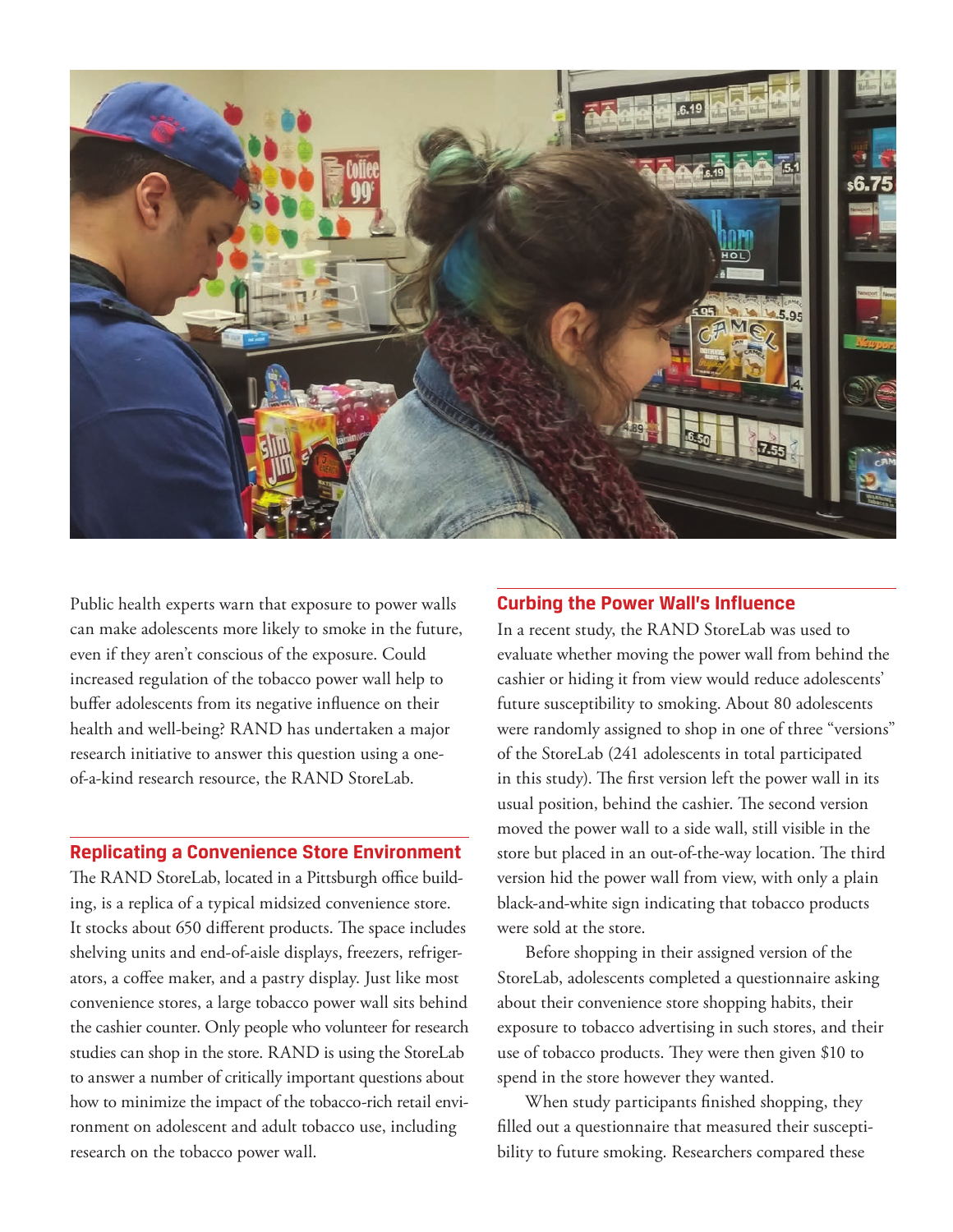

Power wall behind the cashier



Power wall located on side wall



Power wall hidden

post-shopping responses across experimental conditions.

Adolescents who shopped in a store in which the power wall was hidden were about half as likely to report that they would smoke in the future, compared with those whose shopping experience included a power wall behind the cashier. Locating the power wall along a side wall had no effect on adolescents' susceptibility to future smoking.

Being susceptible to the idea of smoking in the future is strongly linked with actually beginning to smoke. The outcomes of this study suggest that hiding the power wall is a promising regulatory option for reducing the impact of this type of tobacco advertising. But how lasting are the effects?

### **Gauging Long-Term Outcomes**

Most adolescents spent about three minutes in the RAND StoreLab, so the study results cannot be generalized beyond the slice of time that they capture. But results from this StoreLab study demonstrate the potential effects of hiding the power wall in a critical moment when it likely has its most potent effects on teens. Other studies are needed to determine whether there are longer-term effects to curtailing this type of advertising.

Adolescents who shop in convenience stores multiple times per week have ample opportunity to be exposed to diverse forms of tobacco advertising. Moderating the effects of exposure could generate important health payoffs.